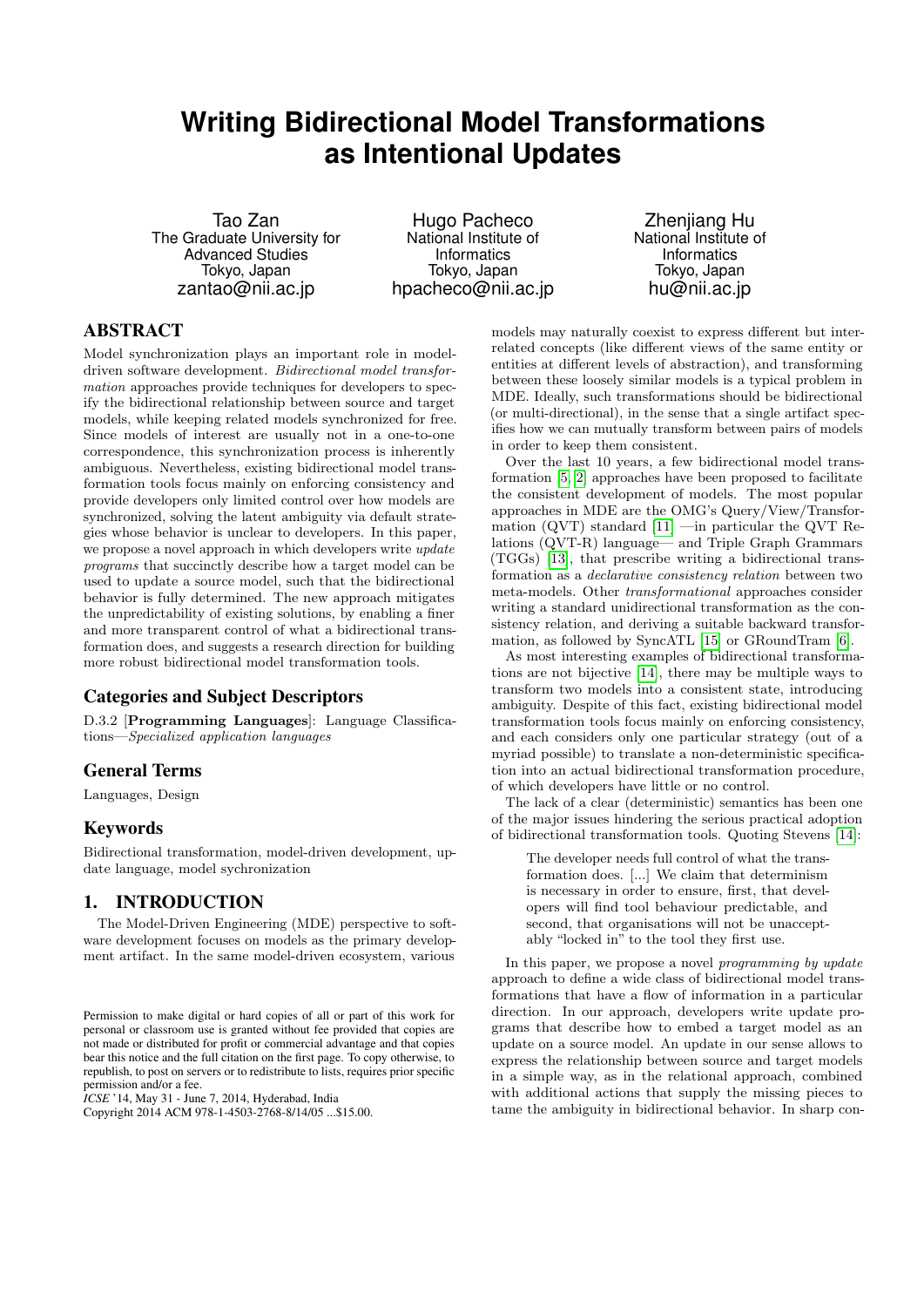

<span id="page-1-0"></span>Figure 1: Class diagrams of the Person and Tokyoite.

trast to existing approaches, our approach supports a more predictable bidirectional programming style that features a finer and more transparent control of what a bidirectional transformation does.

## 2. A MOTIVATING EXAMPLE

As a very simple example of a typical bidirectional model transformation, imagine that we have a source set of people, each person having a name and a city where he/she lives, and a target set of tokyoites, each consisting of the name of a person living in Tokyo. The corresponding source and target meta-models are represented in Figure [1.](#page-1-0) We can easily write a QVT-R transformation (though it would be better called a consistency relation) that specifies the relationship between people and tokyoites:

```
transformation p2t (people:People, tokyoites:Tokyoites){
top relation person2tokyoite {
  pn : String;
  domain people person:Person
    { name = pn, city = 'Tokyo'};
  domain tokyoites tokyoite:Tokyoite { name = pn};
}}
```
This QVT-R bidirectional transformation reads that for each person living in Tokyo in the source domain there exists a tokyoite with the same name, and vice-versa.

Even for this simplistic example, the consistency relation is deterministic in one of the directions (for each set of people there is exactly one set of tokyoites) but it is not bijective, since there may be arbitrarily many sets of people related with the same set of tokyoites, namely all those with the same people living in Tokyo.

Therefore, the behavior of the concrete bidirectional transformation that is derived from this specification will depend on the underlying bidirectionalization strategy used by each particular tool. For instance, the backward transformation inferred by EMoflon [\[1\]](#page-3-7) (TGGs) would ignore current source people and generate a new set of people afresh from a new set of tokyoites; Echo [\[10\]](#page-3-8) (QVT-R) would return a nondeterministic choice between all consistent source sets at a minimal distance to the current source set under some distance measure; while SyncATL or GRoundTram would try to propagate the modifications made to the view set of tokyoites as inferred replace/insert/delete operations on the current source set of  $people<sup>1</sup>$  $people<sup>1</sup>$  $people<sup>1</sup>$ .

Unfortunately, the results provided by existing bidirectional model transformation tools often come as a (unsatisfactory) surprise to the developer that specifies a bidirectional transformation. This is because, independently of the tool that is used, he/she can not clearly understand nor completely control what the bidirectional transformation does.

## 3. WRITING INTENTIONAL UPDATES

In this section, we illustrate our novel bidirectional model transformation approach of writing bidirectional updates on a source meta-model to reflect the content of a target metamodel, and exemplify how our language can naturally express different intentional bidirectional synchronization strategies.

We will assume that models are concretely encoded in XMI, the standard XML interchange convention for representing models prescribed by the OMG.

## 3.1 Multiple update strategies

In our proposed language, we can write the previous QVT-R bidirectional transformation as the following update. (A more detailed description of the syntax and semantics of our language will be given in the next section.)

```
PROCEDURE p2t($people:People, $tokyoites:Tokyoites) =
UPDATE $person IN $people/Person BY
{
```

```
UNMATCHV -> CREATE VALUE
          <Person name='' city='Tokyo' </Person>
}
FOR VIEW $tokyoite IN $tokyoites/Tokyoite
```
MATCHING BY @name WHERE @city = 'Tokyo'

The intuition of this update is similar to the QVT-R relation — for each person in a source domain, match it with a view tokyoite if the person lives in Tokyo— but there are a few diverging nuances. The first is that it has particular direction —update a source using a view— what motivates the wording "view" instead of "target" and plays a crucial role in the design of our language. Second, it also reads to create new persons living in Tokyo for tokyolites that do not have matching persons. Third, instead of the relational "for all there exists" semantics, matching conditions have a more procedural meaning and can be understood as keys that guide the synchronization of source and view elements.

These three details support the claim that our update language allows users to intuitively control the behavior of a bidirectional transformation; the design of our language guarantees that the forward transformation is deterministic, and "matching"/"unmatching" conditions solve the ambiguity for the backward transformation.

To understand more precisely the meaning of our update, consider two (inconsistent) source and view models:

```
<xmi:XMI xmlns="People">
       <Person name="Hugo" city="Tokyo"/>
       <Person name="Sebastian" city="Kiel"/>
       <Person name="Zhenjiang" city="Tokyo"/>
</xmi:XMI>
<xmi:XMI xmlns="Tokyoites">
       <Tokyoite name="Zhenjiang" />
       <Tokyoite name="Tao" />
```

```
</xmi:XMI>
```
that we want to synchronize by reflecting the view information as a source update. Applying our update, we get the following updated source that is consistent with the view.

```
<xmi:XMI xmlns="People">
       <Person name="Sebastian" city="Kiel"/>
       <Person name="Zhenjiang" city="Tokyo"/>
       <Person name="Tao" city="Tokyo"/>
</xmi:XMI>
```
<span id="page-1-1"></span><sup>1</sup>There exist many other bidirectional model transformation tools, including other implementations of TGGs and QVT-R and miscellaneous bidirectional programming languages.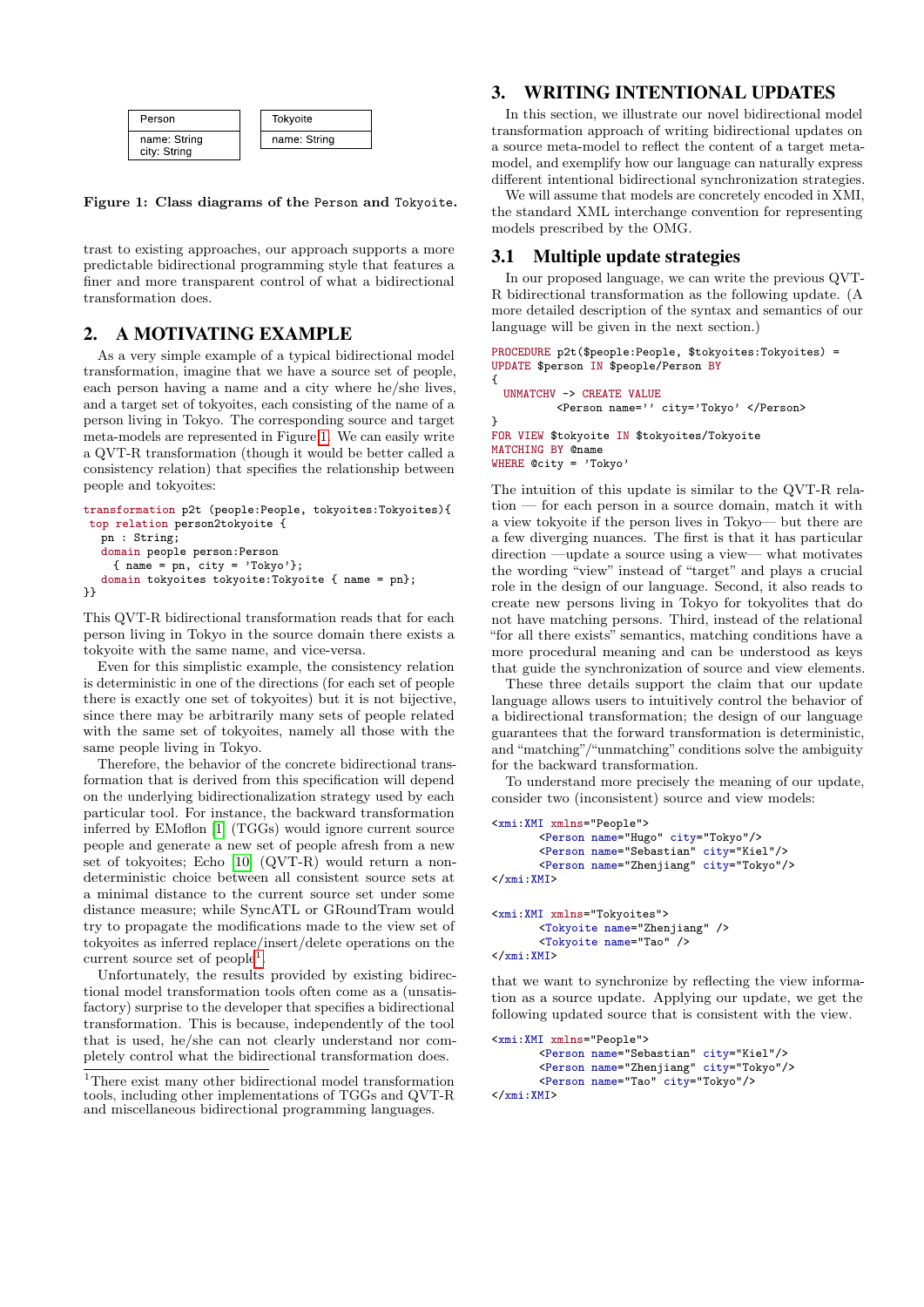This update keeps Sebastian that didn't live in Tokyo in the original source, but deletes Hugo that lived in Tokyo in order to ensure that the updated source is consistent with the view tokyoites.

Even being reasonable for many situations, this strategy is not the only possible one; for example, if the user of the view works for the Tokyo municipal council, deleting people from the view may actually mean that such person just moved to another city instead of disappearing from the source database. We can easily describe this alternative update strategy by adding an additional unmatching condition to our update:

```
PROCEDURE p2t'($people:People, $tokyoites:Tokyoites) =
UPDATE $person IN $people/Person BY {
 UNMATCHV -> CREATE VALUE
          <Person name='' city='Tokyo' </Person>
| UNMATCHS -> KEEP $person;
           REPLACE IN $person/city WITH 'Ithaca'
}
FOR VIEW $tokyoite IN $tokyoites/Tokyoite
MATCHING BY @name
WHERE @city = 'Tokyo'
```
Running this second update moves people like Hugo to a new city, in this case Ithaca, producing the updated source:

```
<xmi:XMI xmlns="People">
       <Person name="Hugo" city="Ithaca"/>
       <Person name="Sebastian" city="Kiel"/>
       <Person name="Zhenjiang" city="Tokyo"/>
       <Person name="Tao" city="Tokyo"/>
</xmi:XMI>
```
## 3.2 Bidirectional semantics of updates

Despite the emphasis of our approach is on writing updates, update programs in our proposed language have a bidirectional interpretation. For an update program, we derive an update function  $U(s, v') = s'$ , that applies an update to a source  $s$  so that the updated source  $s'$  is consistent with a given view v', and a *query function*  $Q(s) = v$ , that computes a consistent view v for a given source s.

For our two sample update programs, the derived query function will be the same —filter only the people living in Tokyo as tokyoites— because they only differ for unmatched source people that lived in Tokyo. Such query is semantically equivalent to the following XQuery code.

```
<xmi:XMI xmlns="Tokyoites">
 { for $person in doc("people.xml")/xmi:XMI/Person
      where $person/@city = 'Tokyo'
      return <Tokyoite name="{$person/@name}"/> }
</xmi:XMI>
```
To guarantee that a query Q conveys the notion of consistency between sources and views, our language is carefully designed to ensure that the consistency relation is deterministic, so that modelling it by a function is appropriate. Moreover, the bidirectional semantics of our language satisfies two basilar synchronization properties; that an update  $U$  consistently embeds view information to the source:

$$
U(s, v') = s' \Rightarrow Q(s') = v'
$$

and that it does not update already consistent sources:

$$
Q(s) = v \Rightarrow U(s, v) = s
$$

These two properties are commonly found for view updating in the database community and for bidirectional programming in the programming languages community [\[5\]](#page-3-0).



<span id="page-2-0"></span>Figure 2: Our update-based bidirectional model transformation framework.

## 4. LANGUAGE AND FRAMEWORK

The language that we have presented so far implicitly assumes a concrete XML-centric representation of models and meta-models. This is because our design is not particularly restricted to model-driven bidirectional transformations, but can be widely used for a variety of data that is nowadays stored in XML formats. Models can be naturally represented as XML, especially using XMI, as prescribed for Ecore models in the Eclipse Modeling Framework (EMF).

Instead of writing a new language from scratch, we attempt to integrate our approach with existing work on XML database updates. As a good candidate (but not essential to our approach), we choose to base our design on  $FLUX [4]$  $FLUX [4]$ , a simple but well-structured XML update language. More precisely, we extend the syntax of FLUX, suitable for defining in-place updates on sources, to accommodate an additional notion of view. This is done with a new kind of non-in-place "update-for-view" update that synchronizes two source-view sequences; such synchronization can be configured by the developer via a set of matching/unmatching clauses that describe actions for individual source-view elements. The syntax of our bidirectional update language, named BIFLUX, is shown in Figure [3:](#page-3-10) Stmt denotes general statements and U pd individual updates; Path and  $Expr$  are arbitrary XPath paths and XQuery expressions; and  $Pat$  stands for XDucestyle patterns with variables bounded by regular expression types [\[7\]](#page-3-11).

Figure [2](#page-2-0) depicts the architecture of our update-based bidirectional model transformation framework. A BiFluX update program is evaluated in two stages. On a first stage, it is statically compiled against a source and a view metamodel (represented as DTDs), to produce a bidirectional executable. The generated executable can then be evaluated for particular models conforming to the DTDs: either as a query Q, that computes a consistent view model from a source model, or as an update  $U$  that updates a source model to be consistent with given a view model.

## 5. CURRENT STATUS AND IMPACT

In this paper, we have proposed a novel update-based approach for bidirectional model transformations. Our framework has been fully implemented, and the current prototype